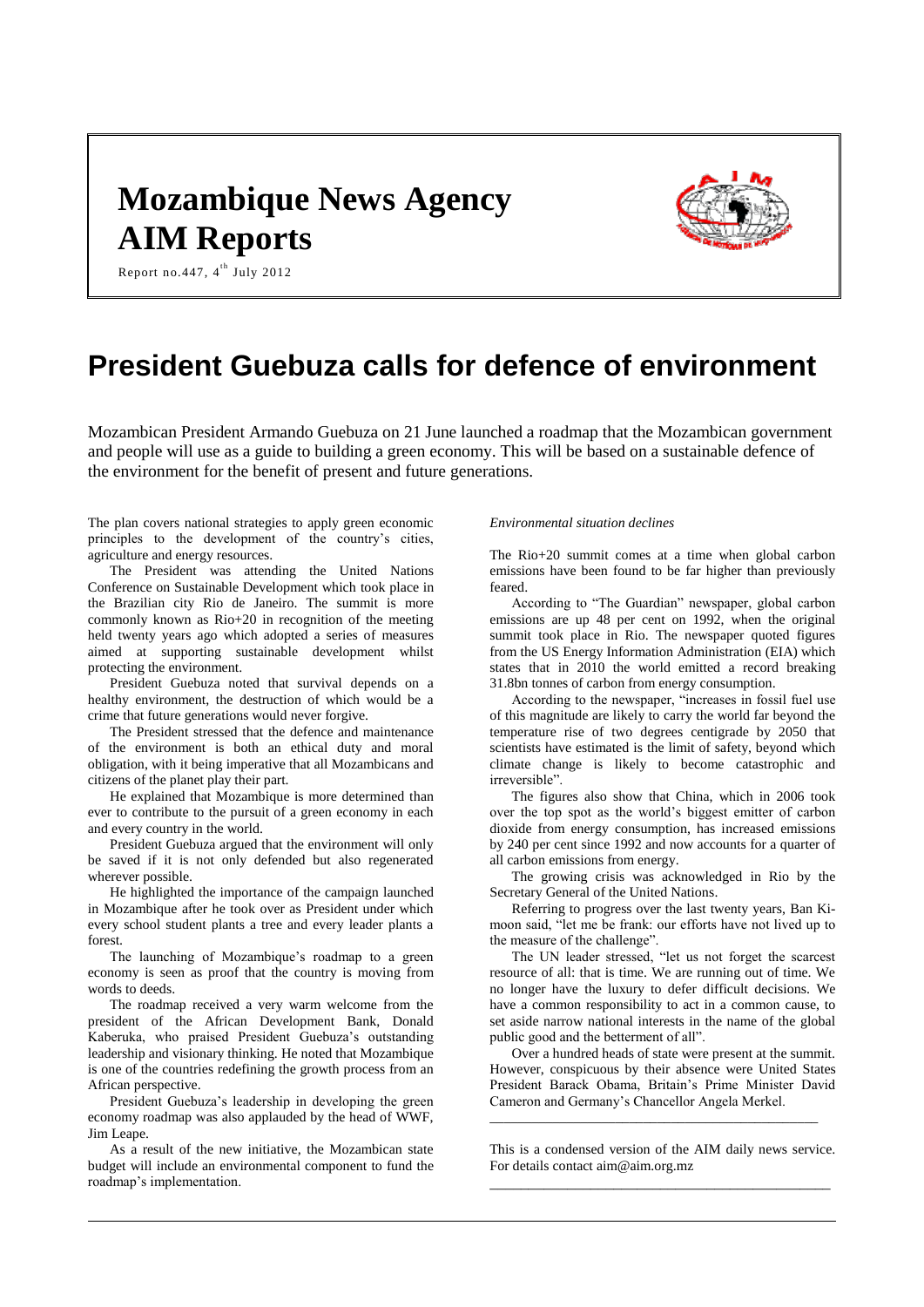## **Germany donates €28 million to Mozambique**

Mozambique and Germany on 2 July in Maputo signed two agreements under which the German government, through its Development Bank (KFW), will donate €28.5 million in aid to Mozambique. €9 million is earmarked for direct budget support for this year and  $£19.5$  million for sector programmes and institutional projects.

Finance Minister Manuel Chang, who signed the agreements on behalf of the Mozambican government, explained that €15 million will be channelled to the Local Government Integrated Development Programme, while the remaining  $64.5$  million will be spent on reforms of the Tax Authority and the Administrative Tribunal.

According to Chang, these agreements follow commitments made by last year by the German government.

"The contribution to the state budget aims to reduce our balance of payments deficit and finance priority activities which cannot be covered with domestic resources", said the minister.

Chang added that "the allocation of resources to the Common Fund for Tax Reform will certainly allow for a faster implementation of the strategic plan of the Tax Authority for the period 2011-2014, mainly by introducing modern technology and projects focused on the Electronic Single Window, e-taxation and capacity building".

Speaking on behalf of the German government, the director of KFW in Mozambique, Ralf Orlik, said that the development of the Tax Authority and the Administrative Tribunal are key to improving the effectiveness and efficiency of public finances and tax collection, and will help Mozambique to reduce its dependence on foreign aid.

Germany is one of the 19 donor countries and funding agencies, also known as the "Programme Aid Partners" or "G19", who support Mozambique's state budget.

## **Solar power transforming lives**

Solar power is improving the living conditions of thousands of Mozambicans living in rural areas which are not connected to the national electricity network. The solar panels have been installed by the National Energy Fund (FUNAE) to provide electricity for homes, schools, health units, police stations, public lighting and public buildings.

The project to install the solar panels has financial support from the European Union.

A team from FUNAE recently visited some of the zones covered by the project in northern Mozambique to analyse the socio economic impact.

The team visited the districts of Chiure and Meluco in Cabo Delgado province, Nipepe in Niassa province and Monapo in Nampula province. It found that residents are using the energy for lighting, refrigeration, and charging mobile telephones.

In the health units the power is being used for refrigerators to conserve medicines and to provide lighting so that patients can be treated at any time of day.

The team also found that night schools are being organised for adult education and computers are being introduced into classrooms.

Nationally, about thirty per cent of the population have access to electricity, of whom twenty per cent have access through the electricity grid.

FUNAE intends to provide solar power to 2.1 million Mozambicans as part of a fifteen year strategy for the development of new and renewable energy.

Other forms of electricity generation that are being investigated include the use of small hydro-electric generators, wind generators, geothermal systems and biomass from organic material such as sugar cane. The strategy also covers power generation from the sea, using wave and tidal energy, and temperature variations in the ocean.

#### **First Lady calls for more help for pregnant women with HIV**

Mozambique's First Lady, Maria da Luz Guebuza, on 14 June in Washington said that the biggest challenge in protecting the lives of children lies in the need to provide anti-retroviral drug treatments to all pregnant women who are HIV positive to prevent the vertical transmission of the virus which causes AIDS to their unborn babies.

Maria da Luz Guebuza was appearing on an expert panel addressing new approaches to ending preventable child deaths, alongside the Director General of the World Health Organisation, Margaret Chan.

The panel was part of the high level forum convened by the governments of the United States, India and Ethiopia in collaboration with UNICEF on the theme "Child Survival Call to Action", which is taking place at Georgetown University, in Washington.

"Fortunately, all the countries in southern Africa are already implementing programmes to prevent vertical transmission. But the challenge remains to cover all pregnant women with HIV, to avoid the risk of children being born infected", said Mozambique's First Lady.

Maria da Luz Guebuza explained that in Mozambique much has been done to increase coverage, despite a lack of resources. She pointed out that in 2006 only 14 per cent of HIV positive pregnant women were receiving anti-retroviral drugs to reduce the risk of infecting their babies. This figure has now increased to 66 per cent.

The First Lady made clear that there is no reason why children should continue to be born with HIV or die at a young age because of preventable illnesses.

Of those children who die below the age of five, the majority of deaths are caused by a small number of problems, mainly preventable and treatable illnesses such as diarrhoea, malaria, malnutrition and neonatal complications.

She added that in Mozambique the programme to prevent the transmission of HIV from mother to child covers the period from pregnancy to after the birth, including during breastfeeding, and is recognised as a priority in all maternal health initiatives. It is part of efforts to reach the objectives of the Millennium Development Goals.

Not only do anti-retroviral drugs reduce the risk of transmitting HIV to babies, but they also keep mothers well and able to look after their children.

The Call to Action challenges the world to reduce child mortality to below 20 child deaths per 1,000 live births in every country by 2035. Reaching this target would save an additional 45 million children's lives between 2010 and 2035, bringing the world closer to the ultimate goal of ending preventable child deaths.

Maria da Luz Guebuza pointed out that in Mozambique the government has undertaken several actions to reduce child mortality. It has built units to house pregnant women awaiting labour, has developed mobile clinics to increase service coverage, and involved a wide scope of people in caring for the health of women and children.

Currently, Mozambique has a child mortality rate of 97 deaths per 1,000 live births. Although still unacceptably high, the rate has more than halved over the last fifteen years.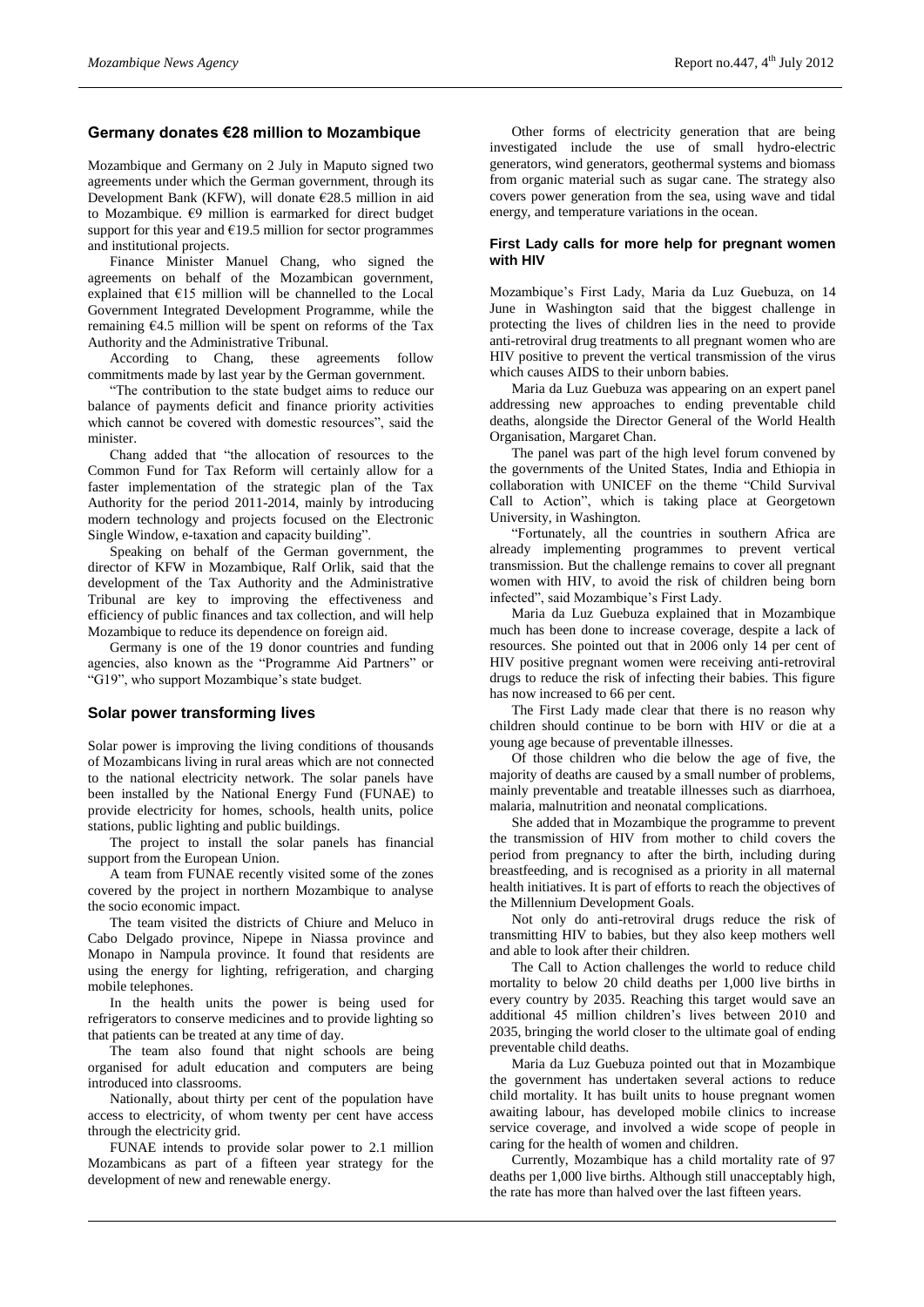# **GVF to launch Nacala Corridor Fund**

The Getulio Vargas Foundation (GVF) is to launch the Nacala Corridor Agricultural Investment Fund on 4 July in the Brazilian capital city Brasilia.

The project has the support of the Brazilian Cooperation Agency, the UN Food and Agriculture Organisation (FAO), the Brazilian Agricultural Research Corporation (EMBRAPA), the Brazil-Mozambique Chamber of Commerce, the Mozambican Ministry of Agriculture and the Japanese International Cooperation Agency (JICA).

The Nacala Fund is a project to promote social, environmental and economic progress along the Nacala Development Corridor using the expertise of Brazilian agribusiness.

The fund is intertwined with ProSavana, which is the abbreviation for the Programme of Triangular Cooperation for Developing Agriculture in the Tropical Savannahs of Mozambique.

ProSavana will be developed in the north of the country, mostly along the railway line of the Nacala Development Corridor, and is intended to increase agricultural productivity, with a strong component of transfer of technology. Mozambique's partners in the programme are Brazil and Japan.

ProSavana covers about 700,000 hectares. It is based on a project that Japan implemented in Brazil in the 1970s, which revolutionized agricultural production in an area now regarded as the most productive in Brazil.

The first phase of ProSavana will train Mozambican producers in technologies made available by EMBRAPA, strengthen the capacity of Mozambique's Agricultural Research Institute (IIAM), and build and equip soil laboratories and other agricultural research centres.

In a related development, the Brazilian government has opened a credit line of \$97.59 million for Mozambique to purchase agricultural machinery and equipment made in Brazil. The credit is part of the Ministry of Agrarian Development's "More Food Programme" and will be supported by technical assistance.

The loans will come from the Foreign Trade Board (Camex), and will take the form of concessional loans to be paid off over seventeen years with a five year grace period and an interest rate of two per cent.

## **Number of taxpayers to reach two million**

Mozambique's Tax Authority expects to have two million registered taxpayers by the end of this year, up from 1,789,000 in 2011. This is 17 per cent of the workforce.

According to the chair of the Tax Authority, Rosario Fernandes, "our plan, as agreed by the Assembly of the Republic, is to raise 95.5 billion meticais (\$3.4 billion). That is an 18 per cent increase compared to last year when tax revenues raised 81.1 million meticais (\$2.9 billion)".

Fernandes stated that in 2011 the Tax Authority managed a tax ratio (tax collection compared to the national gross domestic product) of 21.8 per cent, which was the highest since the country's independence in 1975.

However, this tax ratio is still below the level of convergence of the Southern African Development Community (SADC), which is set at 25 per cent.

Raising more revenue from taxation is of growing importance because Mozambique's dependence on foreign aid has been declining in recent years.

According to the state budget for 2012, only 39.6 per cent of public expenditure will be covered by foreign grants and

loans, with 60.4 per cent of the budget met by domestic resources. In last year's budget 44.6 per cent of expenditure was to be covered by foreign aid, while in the 2010 budget the figure was 51.4 per cent.

The downward trend is expected to continue, in part due to the current financial crisis faced by most donor countries.

#### **Overweight trucks ruining roads**

Overweight truck are damaging the roads along the Beira and Nacala corridors, threatening the economic viability of agribusinesses that rely on the routes.

The issues of efficiency and logistical costs were the main focus of a study carried out by the United States Agency for International Development (USAID), which found that between 25 and 35 per cent of trucks using the corridors were overweight.

The report stated that despite both routes having weigh stations the problem persists because they are often not operational. It pointed out that the weigh station at the beginning of the Beira Corridor at Dondo was not in operation, although there are plans to fix it. Meanwhile, there are only two weigh stations in operation along the whole of the Nacala corridor, at Nacala and Nampula.

As a result of misuse and poor maintenance, several sections of road are in an unacceptable condition. The report highlights the 135 kilometre section between Beria and Inchope, the 192 kilometres between Milange and Mocuba, and the 748 kilometres from Nampula to Mandimba.

According to the document, the poor state of the roads contribute significantly to the high transport costs for goods to and from for the ports of Nacala and Beira. For example, the cost of transport from Beira to Machipanda is \$5.96 per container per kilometre.

The purpose of the report is to identify the causes of poor performance in the ports and their corridors in order to share best practices from elsewhere to reduce delays.

The report considers the two corridors to have a huge potential for rapid economic growth. But they require investment in new infrastructure and the maintenance of existing facilities.

#### **Government to spend \$40 million on preschool education**

Mozambique's Council of Ministers (Cabinet) on 26 June approved the Strategy for the Integrated Development of Preschool Age Children for 2012/21 along with a budget of \$40 million.

According to the Deputy Education Minister, Augusto Jone, the initiative is to give early educational stimulation to allow children to develop to their full potential.

Jone explained that this strategy will complement other on-going activities for the integration of children into schools, which have so far lacked the necessary coordination and complementarity between participants.

To implement the Strategy, the Ministry of Education will create opportunities for the participation of the private sector in preschool education with funds provided by the government.

"We will carry out a pilot phase in ten districts covering five provinces during the period 2012 – 2015", said Jone, adding that the government will set the rules for access to funding, including the terms of reimbursement.

The Strategy envisages the establishment of new nursery schools, with tenders being launched shortly. The first phase is due to start in 2013.